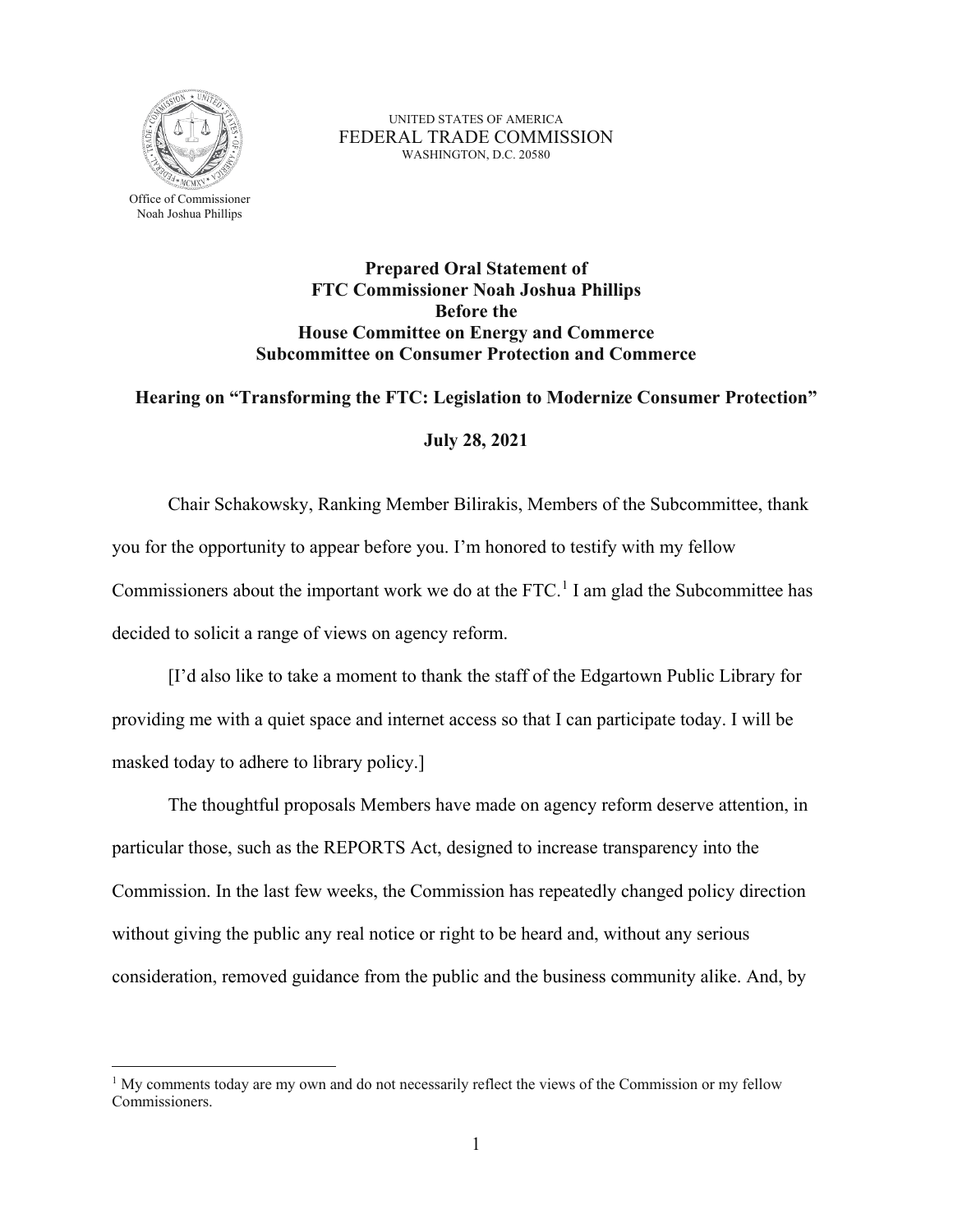removing Commission oversight from antitrust and other investigations—as we recently did we have reduced transparency within the agency. We can do better.

 As you consider agency reforms, I urge you to consider other ways in which the agency is changing course.

 is changing course. The first big change is the Commission pivoting, without Congress, to regulate a great retail, and devices.<sup>[3](#page-1-1)</sup> Not all of the proposals in the executive order are bad, to be clear; but much opposite of the competition. And much of that appears to be based on authority we simply do not oversight, and less public input. The Commission majority is reducing what it calls "red tape" on the Commission—to impose more real red tape on American businesses, large and small. deal of the economy. Over the last few years, my colleagues have called for a bevy of new rules, mostly under the authorities we have.<sup>[2](#page-1-0)</sup> The President's recent executive order contemplates our issuing major regulations concerning, among other things, pharmaceuticals, technology, labor, of it would replace consumer-driven market forces with government-supervised regulation, the possess. The Commission, however, is in a hurry to regulate. On July 1st, without input from the public, we adopted rules to enable us to promulgate regulations with less objectivity, less

Well-crafted regulations can help consumers and businesses, but poor regulatory design can raise prices, stifle innovation, and reduce consumer choice. This was a lesson America learned the hard way decades ago. And when it comes to policy questions of great economic and

<span id="page-1-0"></span> University of Chicago Law Review 357 (2020), *available at*  <sup>2</sup>*See, e.g.*, Rohit Chopra and Lina M. Khan, *The Case for "Unfair Methods of Competition" Rulemaking*, 86 [https://lawreview.uchicago.edu/sites/lawreview.uchicago.edu/files/ChopraKhan\\_Rulemaking\\_87UCLR357.pdf;](https://lawreview.uchicago.edu/sites/lawreview.uchicago.edu/files/ChopraKhan_Rulemaking_87UCLR357.pdf)

 $\overline{a}$ 

 Keynote Remarks of FTC Acting Chairwoman Rebecca Kelly Slaughter at the Consumer Federation of America's Virtual Consumer Assembly (May 4, 2021), *available at*  [https://www.ftc.gov/system/files/documents/public\\_statements/1589607/keynote-remarks-acting-chairwoman](https://www.ftc.gov/system/files/documents/public_statements/1589607/keynote-remarks-acting-chairwoman-rebecca-kelly-slaughter-cfa-virtual-consumer-assembly.pdf)[rebecca-kelly-slaughter-cfa-virtual-consumer-assembly.pdf.](https://www.ftc.gov/system/files/documents/public_statements/1589607/keynote-remarks-acting-chairwoman-rebecca-kelly-slaughter-cfa-virtual-consumer-assembly.pdf) 

<span id="page-1-1"></span> 3 Executive Order on Promoting Competition in the American Economy (July 9, 2021), *available at*  [https://www.whitehouse.gov/briefing-room/presidential-actions/2021/07/09/executive-order-on-promoting](https://www.whitehouse.gov/briefing-room/presidential-actions/2021/07/09/executive-order-on-promoting-competition-in-the-american-economy/)[competition-in-the-american-economy/.](https://www.whitehouse.gov/briefing-room/presidential-actions/2021/07/09/executive-order-on-promoting-competition-in-the-american-economy/)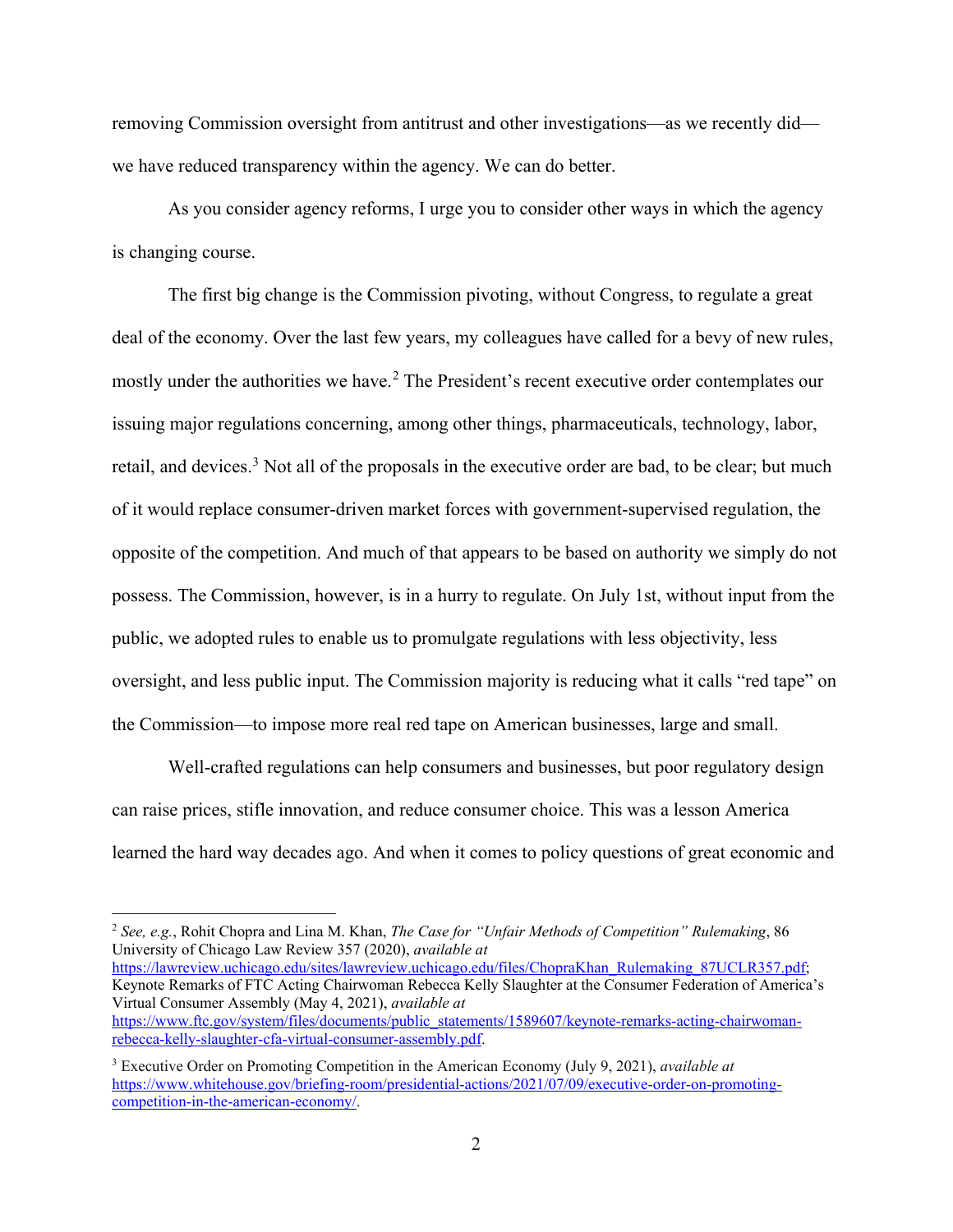political importance, my basic philosophy is that Congress—not the FTC—is the place to answer them. I believe the law reflects that fact. Privacy is a good example of a major policy question, Member Bilirakis on their recent letter calling for privacy legislation and for the Administration and I commend Committee Ranking Member McMorris Rodgers and Subcommittee Ranking to make it a priority.

 I also support the goal of the RECS Act introduced by Congressman Bucshon [BOO-Shon], to In adopting regulations, I hope we address clearly-defined problems, fashion rules designed to address them, and minimize the negative impacts on consumers and businesses. I hope we base our decisions on empirical evidence and input from all stakeholders, which is why ensure that our recommendations to Congress reflect similar analytical rigor.

Another change I fear is moving away from the Commission's historical commitment to combat fraud.

 victims of fraud. Companies, large and small, that engage in fraud can cost consumers their life savings, cumulatively billions of dollars in losses.<sup>5</sup> In the past [5](#page-2-1) years, the FTC returned \$11.2 Just a few weeks ago, this Subcommittee considered amendments to Section 13(b), following the Supreme Court's decision in *AMG Capital Management, LLC v. FTC*. [4](#page-2-0) As our testimony detailed, the fraud program has for decades done essential work to return money to

<span id="page-2-0"></span> $\overline{a}$  [https://www.supremecourt.gov/opinions/20pdf/19-508\\_l6gn.pdf.](https://www.supremecourt.gov/opinions/20pdf/19-508_l6gn.pdf) *AMG* was an appeal by defendants from a 2018 Ninth Circuit ruling in which the court re-affirmed its precedent interpreting Section 13(b) to allow the FTC to obtain monetary relief, a judgment that the Supreme Court reversed. *See FTC v. AMG Capital Mgmt., LLC*, 910 F.3d <sup>4</sup>*See AMG Capital Mgmt., LLC v. FTC*, No. 19-508, 593 U.S. \_\_\_, slip op. (Apr. 22, 2021), 417 (9th Cir. 2018).

<span id="page-2-1"></span> 5 In 2020 consumers reported losing over \$3.3 billion to fraud. Consumer Sentinel Data Book 2020 at 4, *available at* [https://www.ftc.gov/system/files/documents/reports/consumer-sentinel-network-data-book-](https://www.ftc.gov/system/files/documents/reports/consumer-sentinel-network-data-book-2020/csn_annual_data_book_2020.pdf)[2020/csn\\_annual\\_data\\_book\\_2020.pdf.](https://www.ftc.gov/system/files/documents/reports/consumer-sentinel-network-data-book-2020/csn_annual_data_book_2020.pdf)